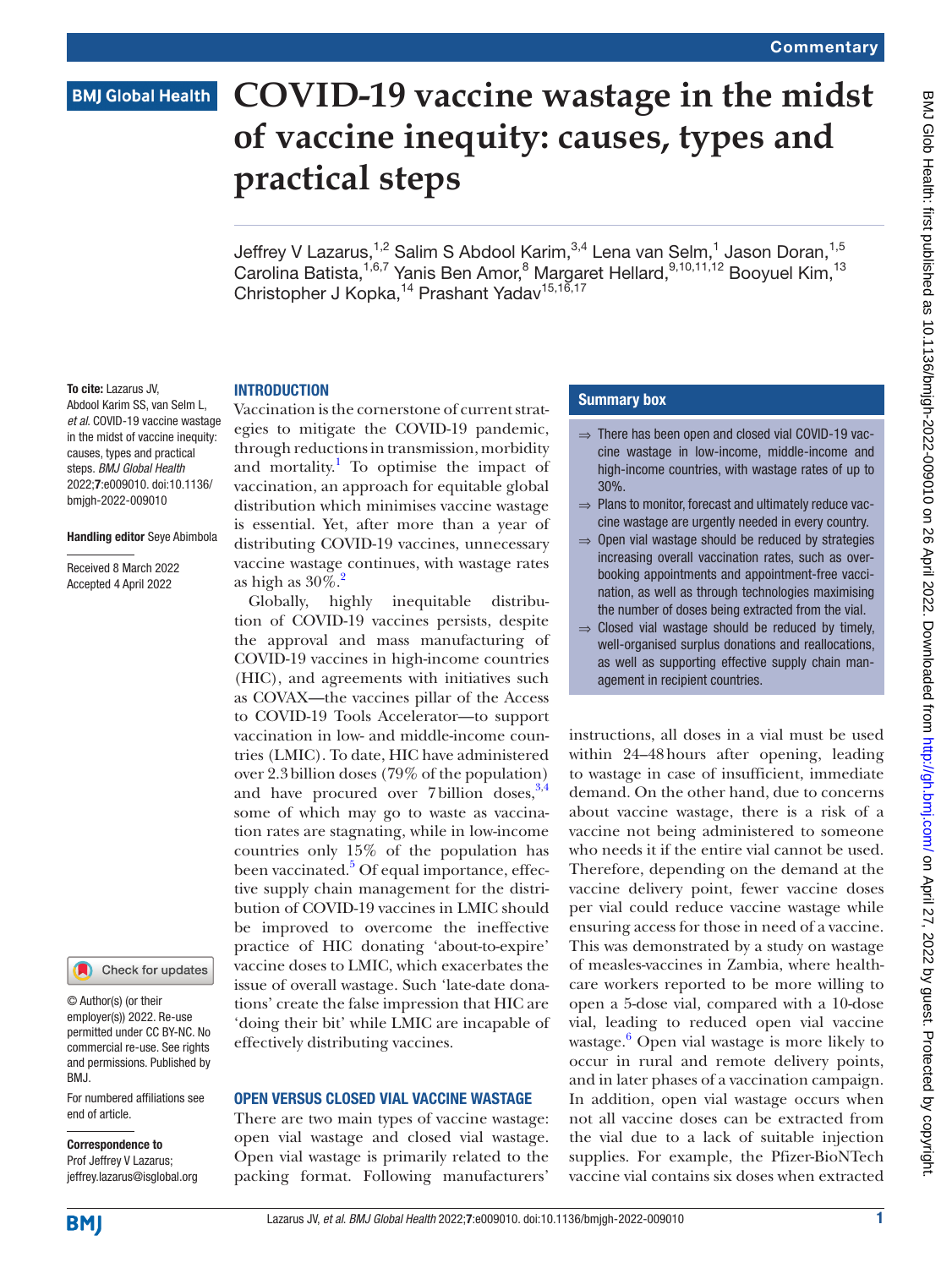# BMJ Global Health

with specialised low dead space (LDS) syringes; however, when regular syringes with high dead space are used, only five doses can be extracted, meaning that when no LDS syringes are available, one out of every six vaccines will be wasted.<sup>[7](#page-4-6)</sup>

Closed vial wastage occurs due to both vaccine expiry and loss of product integrity in the supply chain, often due to non-compliance to storage temperature and other distribution requirements. A key logistical challenge with COVID-19 vaccines is the short expiration date that, despite recent shelf-life extensions, remains well under 1year. [8 9](#page-4-7) In addition, vaccine storage requirements, including maintaining the cold chain, $10$  have resulted in transportation and storage logistical issues, especially in early 2021 and in LMIC. Now, with the European Medicines Agency approval for storing the Pfizer/BioNTech vaccine at  $2^{\circ}$ C–8°C for up to 1 month after thawing,<sup>11</sup> which was already the case for the other approved COVID-19 vaccines, vaccine doses can be stored in a simple refrigerator. This has mitigated some of the initial transportation and storage issues, increasing access in rural and remote communities.

# COVID-19 VACCINE WASTAGE

Ultimately, some vaccine wastage is inevitable. For all vaccines, the GAVI Alliance recommends countries to aim for a maximum wastage rate of 25% for the first year, with a gradual reduction to 15% by the third year. For vaccines in single-dose or two-dose vials, the maximum wastage allowance is  $5\%$ .<sup>12</sup> For calculations on COVID-19 vaccines delivery, COVAX uses a  $10\%$  vaccines wastage rate,  $^{13}$  though countries should strive for less wastage. However, accurate

reporting of vaccine wastage rates per country is currently lacking. The WHO has developed a Vaccine Wastage Rate Calculator, which aims to improve the overall accuracy of forecasting vaccine waste rates, $14$  but it remains underused in planning and reporting. Despite the lack of exact numbers, many striking examples of COVID-19 vaccine wastage have been reported worldwide [\(table](#page-1-0) 1), highlighting the urgent need to better report, identify the root cause of wastage and, ultimately, reduce vaccine wastage rates globally.

While accurate data on the difference in wastage between COVID-19 vaccines are not yet available, based on the characteristics of the various vaccines, differences in wastage are expected [\(table](#page-2-0) 2). Although vaccines with fewer doses per vial, such as the Pfizer/BioNTech vaccine, might have lower open vial wastage, those benefits may be offset due to higher closed vial wastage as a result of more stringent storage and distribution requirements, for example. Therefore, the optimal COVID-19 vaccine to minimise vaccine wastage rates is context dependent. Finally, public trust in vaccines plays an important role, and this trust is highly influenced by communication and the spread of misinformation[.15 16](#page-4-13) For example, the media's sensationalisation of possible risks related to the AstraZeneca vaccine, starting in March 2021, led several countries to temporarily stop using the vaccine, which likely led to increased levels of vaccine wastage.<sup>17</sup> Further, although initially questioned due to adapting the practice of heterologous dosing (eg, dosing with an adenovirus-based vaccine, followed by an mRNA vaccine) with a weak evidence base, it has now shown advantageous immunogenicity outcomes and could provide additional flexibility in using vaccines that might otherwise be wasted.<sup>18</sup>

<span id="page-1-0"></span>

| Global examples of vaccine waste including reasons<br>Table 1                                                                                                 |                              |                                                                                                                                                                                                               |                   |  |  |
|---------------------------------------------------------------------------------------------------------------------------------------------------------------|------------------------------|---------------------------------------------------------------------------------------------------------------------------------------------------------------------------------------------------------------|-------------------|--|--|
| Country/territory/region                                                                                                                                      | Number of<br>vaccines wasted | <b>Reason</b>                                                                                                                                                                                                 | Date              |  |  |
| Hong Kong                                                                                                                                                     | Up to 2 million              | Vaccine hesitancy, below 20% of the population had been<br>vaccinated and this low up-take led to a potential wastage of up<br>to 2 million vaccines                                                          | May 2021          |  |  |
| African countries, include Malawi,<br>South Sudan, Liberia, Mauritania,<br>Gambia, Sierra Leone, Guinea,<br>Comoros, and the Democratic<br>Republic of Congo. | 450000                       | Expired due to delays in shipment of vaccine doses and therefore<br>no time to roll-out before expiration date                                                                                                | <b>July 2021</b>  |  |  |
| The Netherlands                                                                                                                                               | 39000-200000                 | Since they are surplus and about to expire and the Dutch law<br>states that medicines that have been delivered to doctors for their<br>patient cannot be traded, even if it is for charity and free of charge | <b>July 2021</b>  |  |  |
| Ireland (Republic of)                                                                                                                                         | 220000                       | Vaccine expiration of boosters                                                                                                                                                                                | August 2021       |  |  |
| Catalonia, Spain                                                                                                                                              | 69129                        | Too many vaccines defrosted due to miscalculation and declining<br>vaccination rates                                                                                                                          | September<br>2021 |  |  |
| Australia                                                                                                                                                     | Up to 7 million              | <b>Expiration and unwanted</b>                                                                                                                                                                                | October 2021      |  |  |
| Madrid, Spain                                                                                                                                                 | 117977                       | Expired                                                                                                                                                                                                       | November<br>2021  |  |  |
| UK.                                                                                                                                                           | 600000                       | Vaccine expiration                                                                                                                                                                                            | November<br>2021  |  |  |
| South Korea                                                                                                                                                   | 938630                       | Expiration-913817 (97.4%)<br>Temperature excursions - 21 260 (2.3%)                                                                                                                                           | November<br>2021  |  |  |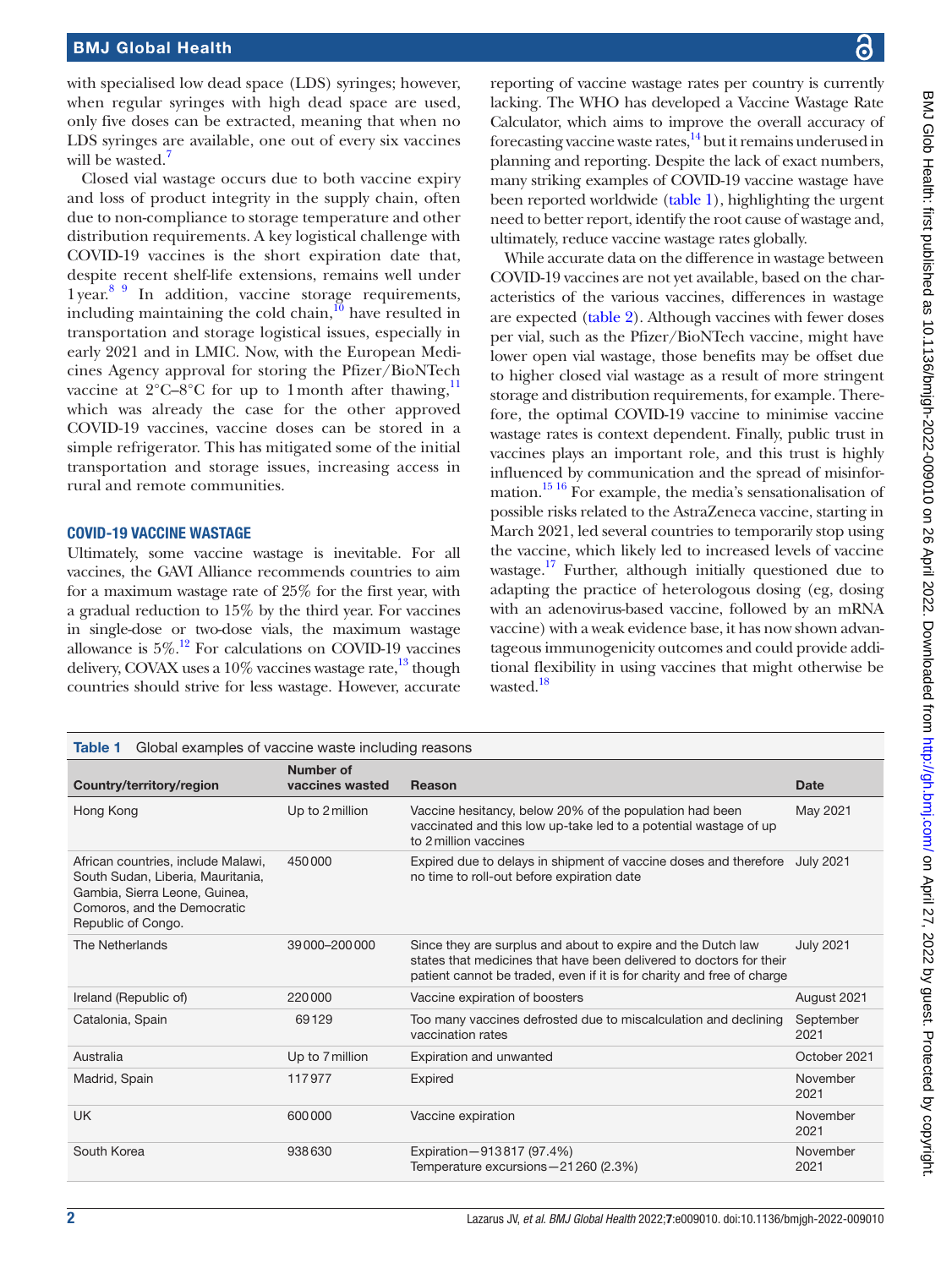<span id="page-2-0"></span>

| COVID-19 vaccine characteristics<br>Table 2                                                              |                                                                        |              |                                                                                                                                                            |                                                                                                                                                                                                                                                                                                                                                                                                                                                                                                               |  |  |
|----------------------------------------------------------------------------------------------------------|------------------------------------------------------------------------|--------------|------------------------------------------------------------------------------------------------------------------------------------------------------------|---------------------------------------------------------------------------------------------------------------------------------------------------------------------------------------------------------------------------------------------------------------------------------------------------------------------------------------------------------------------------------------------------------------------------------------------------------------------------------------------------------------|--|--|
| <b>Vaccine</b>                                                                                           | <b>WHO EUL holder</b>                                                  | Doses/vial   | <b>Shelf-life</b>                                                                                                                                          | <b>Storage</b>                                                                                                                                                                                                                                                                                                                                                                                                                                                                                                |  |  |
| <b>COMIRNATY</b><br>COVD-19 mRNA vaccine<br>(nucleoside modified)                                        | <b>BioNTech</b><br>Manufacturing GmbH                                  | 6            | 9 months after date of<br>manufacture for undiluted<br>vaccine at storage<br>temperature -90°C to<br>$-60^{\circ}$ C                                       | $\blacktriangleright$ -80°C to -60°C in ULT freezer<br>$\blacktriangleright$ -90°C to -60°C in thermal shipper<br>as temporary storage for up to<br>30 days from delivery (should be<br>re-iced every 5 days if opened up to<br>two times a day, less than 3 min at<br>a time)<br>$\triangleright$ Up to 1 month (31 days) prior<br>to dilution for undiluted thawed<br>vaccine at $+2^{\circ}$ C to $+8^{\circ}$ C up to<br>2 hours for undiluted thawed<br>vaccine at temperatures up to<br>$+30^{\circ}$ C |  |  |
| <b>VAXZEVRIA</b><br>COVID-19 vaccine<br>(ChAdOx1-S (recombinant))                                        | AstraZeneca AB/SK<br>Bioscience Co. Ltd<br>AstraZeneca AB              | 10           | 6 months for unopened<br>vials stored at 2-8°C                                                                                                             | $\blacktriangleright$ 2-8°C<br>▶ Opened vials can be stored at<br>2-25°C for use within 6 hours<br>$\blacktriangleright$ Up to 25°C for 2 hours                                                                                                                                                                                                                                                                                                                                                               |  |  |
| <b>COVISHIELD</b><br>COVID-19 vaccine<br>(ChAdOx1-S (recombinant))                                       | Serum Institute of India 10<br>Pvt. Ltd                                |              | Unopened vials can be<br>stored at 2-8°C for 6<br>months or up to 25°C for<br>2 hours<br>Opened vials can be<br>stored at 2-25°C for use<br>within 6 hours | $\blacktriangleright$ 2-8°C                                                                                                                                                                                                                                                                                                                                                                                                                                                                                   |  |  |
| COVID-19 vaccine (Ad26.<br>COV2-S (recombinant))                                                         | Janssen-Cilag<br>International NV                                      | 5            | Unopened vials $-25^{\circ}$ C to<br>15°C for 2 years<br>Unopened vials 2-8°C<br>for 4.5 months of printed<br>expiration date<br>Up to 25°C for 2 hours    | $\blacktriangleright$ 2-8°C<br>$\triangleright$ Or -20°C if kept unthawed in<br>shipping conditions                                                                                                                                                                                                                                                                                                                                                                                                           |  |  |
| <b>SPIKEVAX</b><br>COVID-19 mRNA vaccine<br>(nucleoside modified)                                        | Moderna Biotech<br>ModernaTX, Inc                                      | 10, 15       | 9 months at storage<br>temperature: 20°C±5°C                                                                                                               | $\blacktriangleright$ 20 °C<br>Do not store on dry ice or below<br>$-40^{\circ}$ C                                                                                                                                                                                                                                                                                                                                                                                                                            |  |  |
| <b>Inactivated COVID-19</b><br>Vaccine (Vero Cell)                                                       | Beijing Institute of<br><b>Biological Products</b><br>Co., Ltd. (BIBP) | 1, 2 or 5    | 24 months                                                                                                                                                  | $\blacktriangleright$ 2-8°C                                                                                                                                                                                                                                                                                                                                                                                                                                                                                   |  |  |
| <b>CoronaVac</b><br>COVID-19 vaccine (Vero Cell),<br>inactivated                                         | Sinovac Life Sciences<br>Co., Ltd                                      | 1.2 and PFS  | 12 months                                                                                                                                                  | $\blacktriangleright$ 2-8°C                                                                                                                                                                                                                                                                                                                                                                                                                                                                                   |  |  |
| <b>COVAXIN</b><br>COVID-19 vaccine (whole<br>virion inactivated corona virus<br>vaccine)                 | <b>Bharat Biotech</b><br>International Ltd                             | 1, 5, 10, 20 | 9 months                                                                                                                                                   | $\blacktriangleright$ 2-8°C                                                                                                                                                                                                                                                                                                                                                                                                                                                                                   |  |  |
| <b>COVOVAX</b><br>COVID-19 vaccine (SARS-<br>CoV-2 rS protein nanoparticle<br>(recombinant))             | Serum Institute of India 1, 10<br>Pvt. Ltd                             |              | 9 months                                                                                                                                                   | $\blacktriangleright$ 2-8°C                                                                                                                                                                                                                                                                                                                                                                                                                                                                                   |  |  |
| <b>NUVAXOVID</b><br>COVID-19 vaccine (SARS-<br>CoV-2 rS (recombinant,<br>adjuvanted)                     | Novavax CZ a.s                                                         | 10           | 9 months                                                                                                                                                   | $\blacktriangleright$ 2-8°C                                                                                                                                                                                                                                                                                                                                                                                                                                                                                   |  |  |
| EUL, Emergency use listing procedure; PFS, Prefilled syringe vaccine doses; ULT, Ultra low temperature . |                                                                        |              |                                                                                                                                                            |                                                                                                                                                                                                                                                                                                                                                                                                                                                                                                               |  |  |

# PRACTICAL ACTIONS TO REDUCE VACCINE WASTAGE

One mechanism to reduce wastage is for all countries, irrespective of their income classification, to provide regular and transparent data on COVID-19 vaccine wastage. This helps identify key drivers of wastage (eg, whether the predominant cause of wastage in a specific country is closed or open vial wastage) which, in turn, helps identify effective interventions to minimise such wastage. We suggest that individual countries include vaccine wastage data in their national COVID-19 vaccine tracking portal, which many countries and regions already have in place. Once a sufficient number of countries start reporting, this could be organised as a global repository by COVAX.

Open vial wastage can be reduced by having vaccination centres report their available supply of doses daily, such as via an online portal, while increasing demand in parallel, when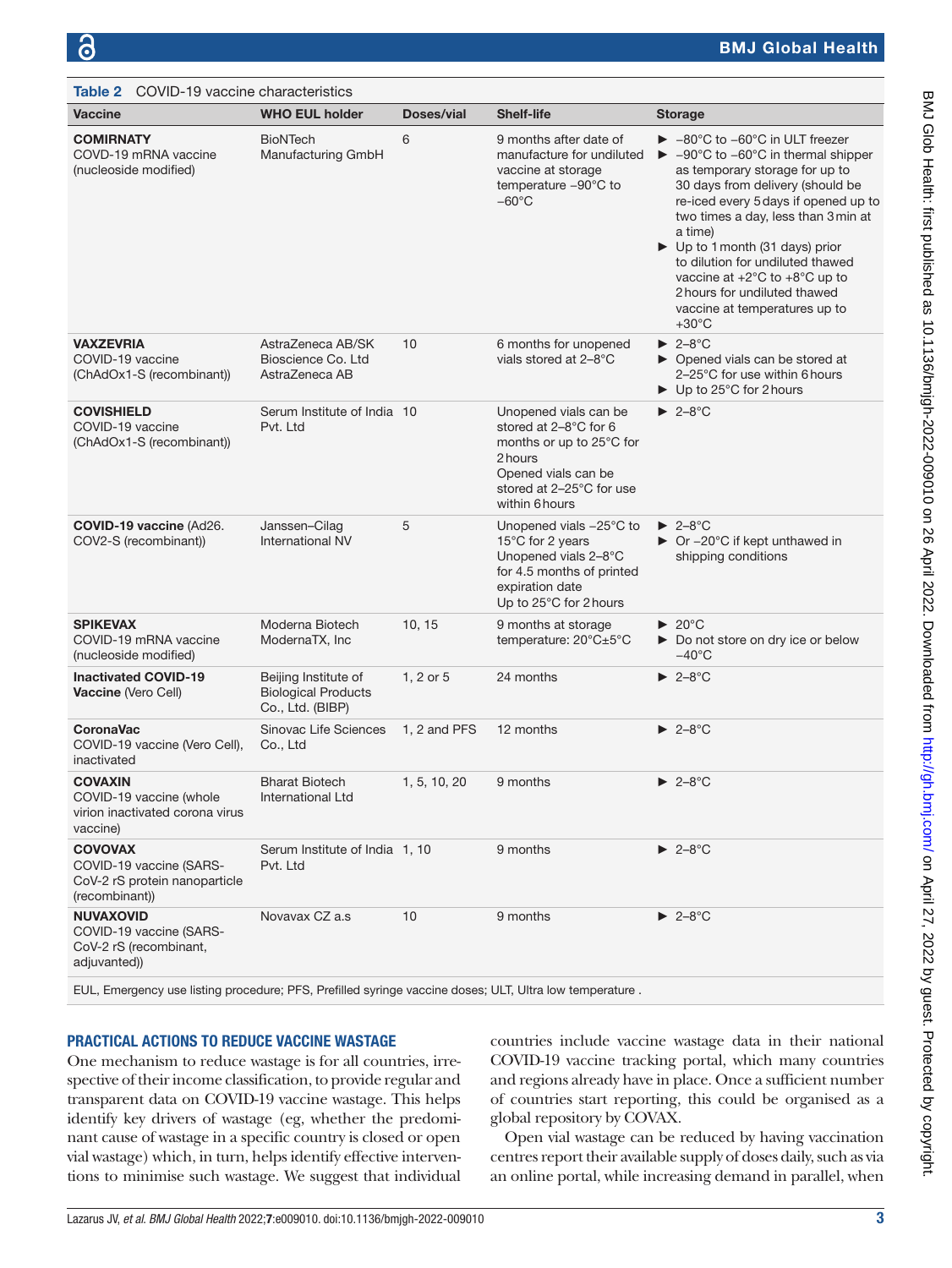needed, via targeted outreach to unvaccinated individuals, who could be allowed to get vaccinated without an appointment. Another option is overbooking vaccine appointments to overcome no-shows. In the Canadian province of Alberta, for example, overbooking appointments to avoid wastage from no-shows led to waste on site being reported at only 0.3%. Furthermore, using artificial intelligence (AI) can allow for better matching of demand and supply through new data and analytical tools. An example is the Connected Health AI Network vaccine forecasting tool, which was able to reduce vaccine wastage in Tanzania by 96%, using realtime data sources. $^{19}$  $^{19}$  $^{19}$  In addition, simple technology such as LDS syringes can effectively reduce open vial wastage by increasing the effective number of doses from one vial by up to 20%. Admittedly, some of these measures could lead to higher operational and programmatic costs, but if these measures are undertaken for routine immunisation, then the resulting per unit cost implications of some such one-time fixed investments will be relatively small. In addition, reducing vaccine wastage leads to cost-savings, which can offset new one-time costs. For example, the production cost of a single LDS syringe is less than 1 dollar while one additional dose extracted from a vial can save more than 20 dollars[.20](#page-4-17)

Closed-vial wastage can be reduced via improved tracking and more timely redistribution of surplus vaccines. First, the number of donated vaccines to LMIC should be increased drastically, as HIC have not been fully honouring their commitments of delivering vaccines to the rest of the world. Redistributed doses should have sufficiently long expiration dates to allow the receiving countries to administer them. For example, unless it is explicitly intended for mass vaccination sites or use in a very large hospital, redistributed doses should have a minimum of 90 days remaining at the time of in-country arrival to allow for storage, delivery and administration. This requires HIC to improve advanced planning and operations regarding their donations and reallocations. In addition, laws preventing redistribution of surplus vaccines should be reformed. For example, a law in the Netherlands states that medicines cannot be traded or donated once they have been delivered to physicians to be used for their patients—this has prevented physicians from reallocating vaccines.<sup>21</sup> Second, countries can consider swap-deals to prevent vaccines from expiring, such as seen in the agreements made between Israel and South Korea, $2^2$  as well as those between Australia and Singapore.<sup>23</sup>

Furthermore, manufacturers of vaccines should continue to apply for shelf-life extensions and remove any contractual barriers impeding donating to LMIC. For example, the contracts between vaccine manufacturers and the US Federal government included clauses such as 'The Government may not use, or authorise the use of, any products or materials provided under this Project Agreement, unless such use occurs in the United States or U.S. territories'.<sup>24</sup> Further, to complement manufacturers' printed expiry dates, the Vaccine Presentation

and Packaging Advisory Group,<sup>25</sup> UNICEF and other LMIC vaccine delivery-focused agencies should accelerate the use of electronic lookup of expiry date for new vaccines where stability has not yet been fully established. Dynamic lookup of expiry date based on batch number avoids the problem of static printed expiry dates, and allows for dynamically adjusting the expiry date when new stability information to extend shelf-life becomes available.

Finally, in addition to increasing donations and limiting vaccine wastage parallel efforts are necessary to ensure vaccine access in LMIC. Plans to produce more COVID-19 vaccines in LMIC, for example in sub-Saharan Africa, $26$  are underway, and may contribute in the long run to increased availability and access to vaccines. To facilitate this process, governments and vaccine developers should prioritise know-how transfer, enhance the supply chain for critical input materials and help remove any patents barriers coming in the way. Vaccines such as the Corbevax vaccine, developed with no patent and transferred without payment to vaccine manufacturers in several LMIC, including Botswana and India, play a vital role in improving access and also reducing wastage.<sup>[27](#page-4-24)</sup>

## **CONCLUSION**

COVID-19 has highlighted critical issues of vaccine wastage and the need for all countries to develop detailed plans to monitor and reduce vaccine wastage. Importantly, current plans should include well-organised donations to minimise closed vial wastage and the use of strategies such as overbooking or appointment-free vaccination to minimise open vial wastage. While supply constraints were initially due to the low number of vaccines being manufactured, this is no longer the case. Therefore, it is time for high-income countires to share their vaccine surpluses with low- and middle-income countries, where many vulnerable individuals, including frontline healthcare workers, are still awaiting their first dose of a COVID-19 vaccine.

#### Author affiliations

<sup>1</sup>Barcelona Institute for Global Health (ISGlobal), Hospital Clinic, Barcelona, Spain <sup>2</sup> Faculty of Medicine, University of Barcelona, Barcelona, Spain

<sup>3</sup>Department of Epidemiology, Columbia University, New York, New York, USA <sup>4</sup> Center for the AIDS programme of Research in South Africa (CAPRISA), Durban, South Africa

- <sup>5</sup>UK Health Security Agency, London, UK
- 6 Médecins Sans Frontières, Geneva, Switzerland
- <sup>7</sup> Baraka Impact Finance, Geneva, Switzerland

<sup>8</sup> Center for Sustainable Development, Columbia University, New York, New York, USA

9 Burnet Institute, Melbourne, Victoria, Australia

<sup>10</sup>Department of Infectious Diseases, The Alfred Hospital, Melbourne, Victoria, Australia

<sup>11</sup> Department of Epidemiology and Preventive Medicine, Monash University, Melbourne, Victoria, Australia

<sup>12</sup>Department of Infectious Diseases and School of Population and Global Health, University of Melbourne, Melbourne, Victoria, Australia

<sup>13</sup>Department of Environmental Planning, Graduate School of Environmental

Studies, Seoul National University, Seoul, South Korea

<sup>14</sup>Independant Researcher Salida, Colorado, USA